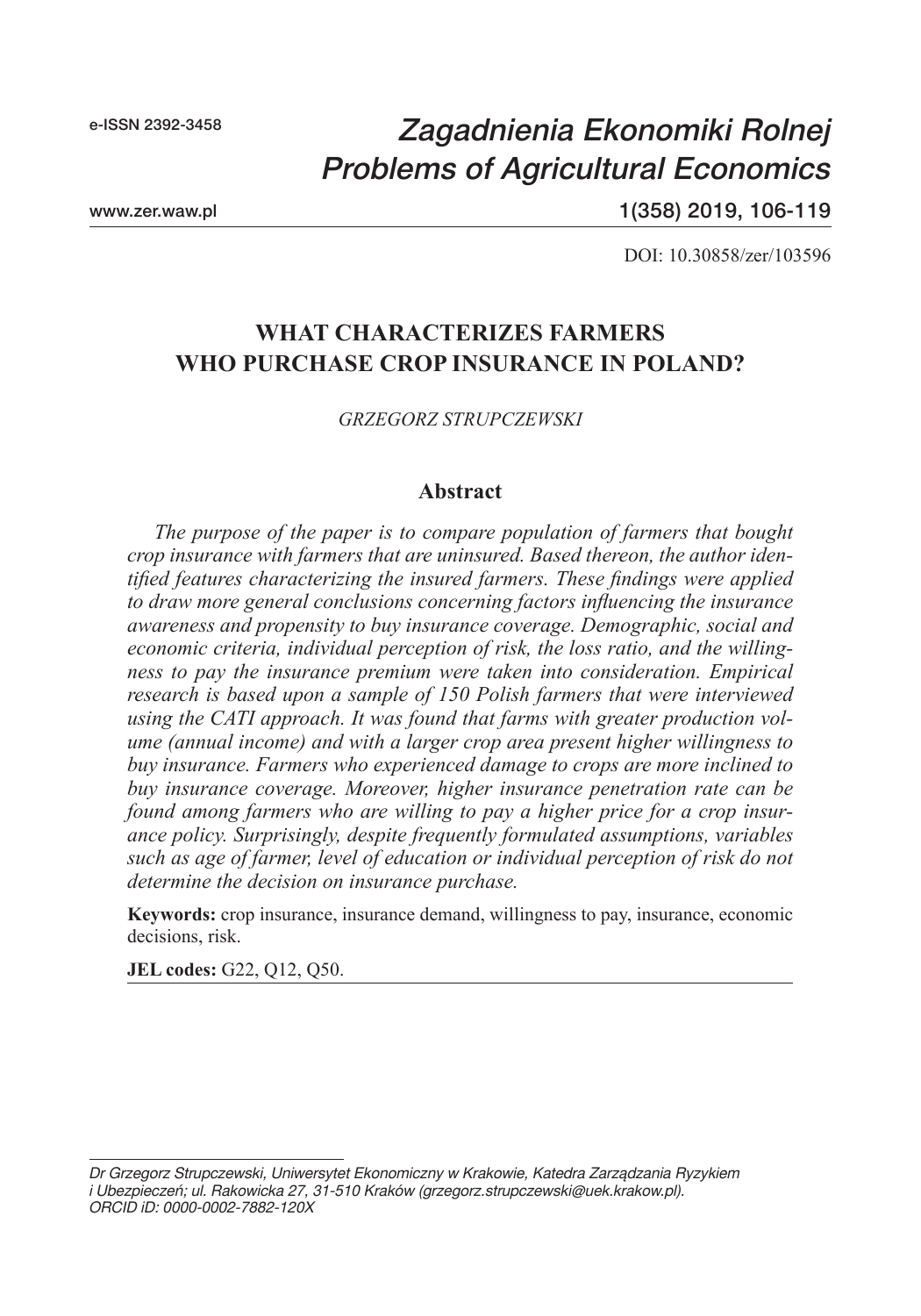## **Introduction**

The notion of risk management is present in the modern market economy in numerous semantic versions, contexts and practical applications which does not make it easy to develop a consistent concept and structure of *the risk management* process. However, focusing on pure risks only (their outcome can be a loss or no loss/no gain) it may be assumed that "risk management is a scientific approach to handling pure risks by anticipating possible accidental losses and by designing and introducing procedures which minimize the presence of losses or compensate them in financial terms if they do occur" (Vaughan, 1997). The list of possible risk financing techniques, referred to in the final part of the above definition, includes: insurance, risk retention, self-insurance, captive insurance, other non-insurance transfer of risk. Selecting the method of risk financing by a specific entity may depend on factors such as: the frequency of damage, the size of damage, financial resources and the size of an organization, and the cost of insurance (Baranoff, 2000).

Farmers are exposed to many natural perils like heavy rain, flood, drought, snow, low temperatures, storms, etc. Natural perils which seriously threaten agricultural activities are classified as LFHS events (*low frequency – high severity*), namely risks with a low likelihood of occurrence but a high damage potential. Insurance is believed to be the most proper technique of risk financing regarding the catastrophic risk (Rejda, 2008). The purchase of crop insurance seems to be a rational decision. Nevertheless, many farmers do not buy crop insurance despite the high risk exposure in agribusiness (Kunreuther, 1984, 1996; Kunreuther, Meyer and Michel-Kerjan, 2013). This paradox rises an interesting research question about motives and determinants of crop insurance purchase. There is a need for extensive empirical study that could provide policymakers with relevant insights into this issue.

The purpose of the paper is to compare population of farmers that bought crop insurance with farmers that are uninsured. Based thereon, the author identified features characterizing the insured farmers. These findings were applied to draw more general conclusions on factors influencing the insurance awareness and propensity to buy insurance coverage. Demographic, social and economic criteria, individual perception of risk, the loss ratio, and the willingness to pay the insurance premium were taken into consideration.

Numerous studies of crop insurance demand have found that the adoption of crop insurance is positively correlated with having experienced disasters in the past (Cai, Chen, Fang and Zhou, 2009; Fraser, 1992; Garrido and Zilberman, 2008; Sherrick, Barry, Ellinger and Schnitkey, 2004). It was proved that farmers who are more risk averse or perceive greater risk than others are more likely to participate in crop insurance (Sherrick et al., 2004). Moreover, the demand for crop insurance is found to be highly price sensitive, so examining the level of acceptable insurance premium becomes an important issue (Liu, Tang, Ge and Miranda, 2019). Farmers' education, wealth and risk aversion are all significant factors affecting rural households' insurance take-up decisions (Hazell et al., 2010).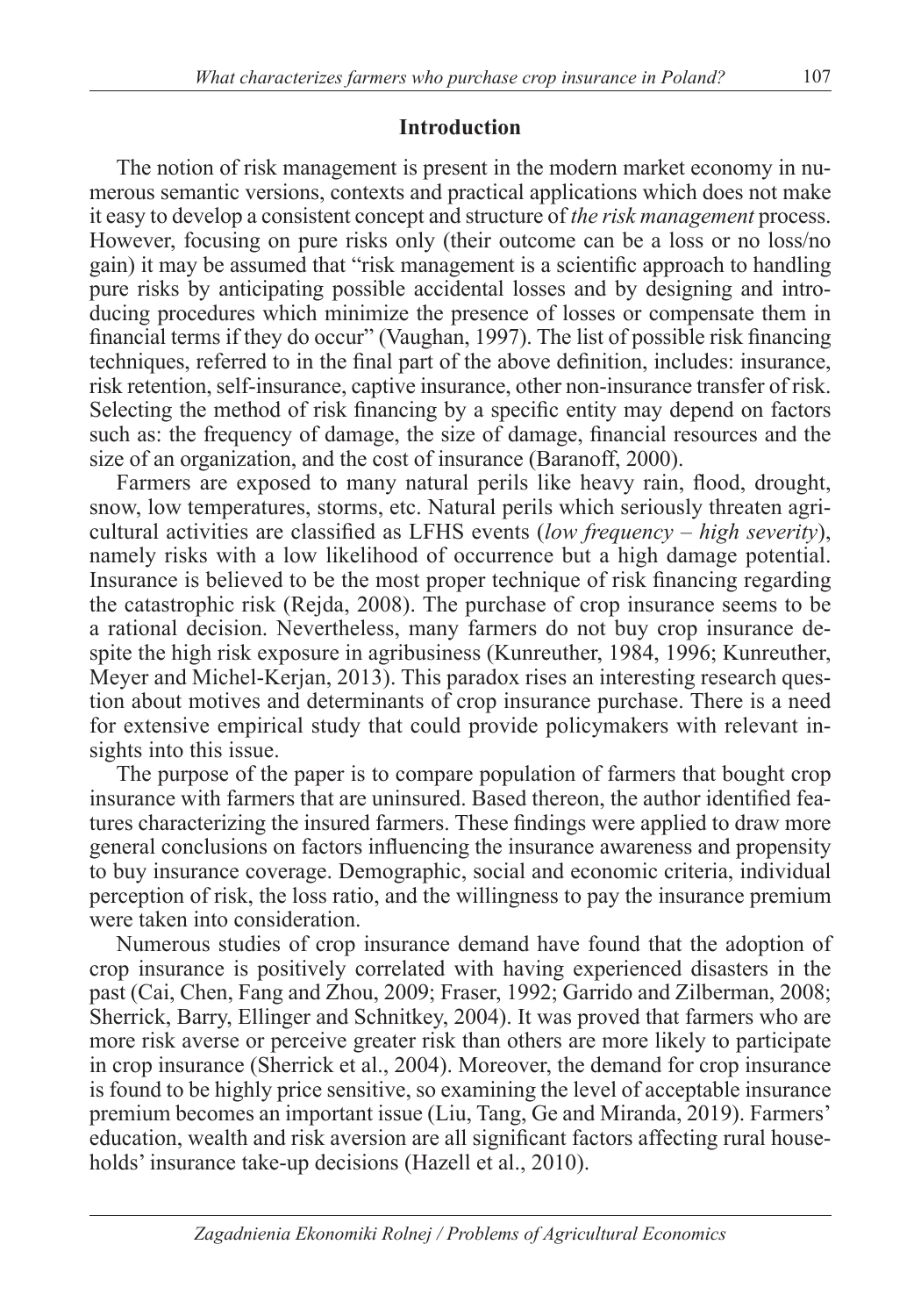The research problem formulated above and the purpose of the study addresses one main hypothesis. Empirical verification of the hypothesis is the object of further part of the study.

The main hypothesis is that the population of insured farmers with crop insurance is significantly different (in statistical terms) from the population of uninsured farmers, at least in terms of one of the following features:

- 1) age of a farmer,
- 2) level of education of a farmer,
- 3) area of crop production on a farm,
- 4) annual revenue of a farm,
- 5) historical losses in crops caused by natural perils,
- 6) individual assessment of the perceived risk,
- 7) relative individual risk assessment (risk exposure perceived by a farmer in comparison to general risk exposure in agriculture),
- 8) willingness to pay for crop insurance.

As a result of the study, the answer to a simple, but non-trivial question was found: Which farmers buy crop insurance in Poland? Based on our empirical research and the own survey among 150 Polish crop producers, the answer is not surprising: Those who have larger area of farmland, higher income from crop production, those farmers who suffered damage to crops caused by natural risks – and last but not least – those farmers who are ready to pay higher premiums for crop insurance than just a minimum.

The remainder of the paper is organized as follows. At first the research sample and design of the survey were explained. It is followed by the description of variables that are relevant in the study and our methodology. Next section contains in-depth presentation and discussion of results. Finally, we conclude with some general remarks.

# **Research sample**

Not everyone who lives in the countryside is engaged in agriculture. Even if a farmer owns farmland, it is not certain that agriculture is the only source of income. And even if farmer's income comes entirely from agricultural activity, it cannot be assumed that the farmers, form a homogeneous population. Agriculture is such a diversified field of economy that it is necessary to focus on a distinct, clearly defined research sample. In order to reach farmers who are focused on crop production (i.e. crop production is their basic source of revenues), 1,429,006 agricultural farms with the total crop area exceeding  $5$  ha<sup>1</sup> (including 1,425,386 of individual farmers) was chosen as a target population for the research. These are entities classified into section A of the Polish Business Classification (PKD). The research sample was limited to agricultural farms that grow crops (classes 01.1 to 01.3 of PKD) because 99.9% of all subsidies to the crop and livestock insurance premium is directed

<sup>&</sup>lt;sup>1</sup> According to data from the Central Statistical Office of Poland (GUS).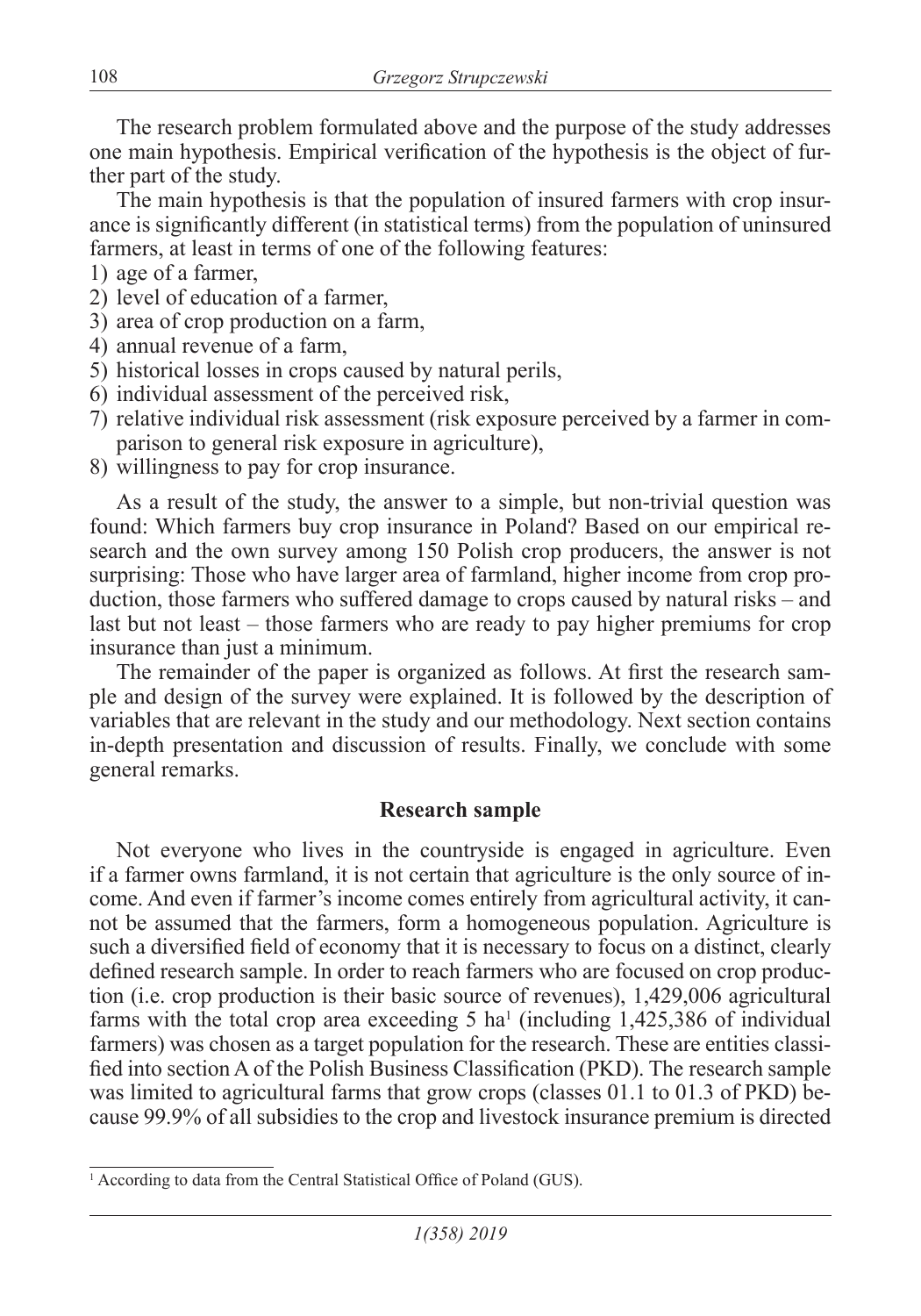to crop insurance (according to data from the Ministry of Agriculture and Rural Development). Taking into account the above assumptions, the general population is represented by a total of 658,466 crop farmers (GUS, 2014).

Data necessary to conduct the empirical research was collected using computer assisted telephone interviewing (CATI). This method enables to quantify the received results and apply them to statistical analysis. The survey was conducted in December 2017 on a nation-wide sample of Polish farmers with individual agricultural farms with area of farmland at least 5 ha who specialize in crop production. The 150 complete interview questionnaires were obtained out of the address database consisting of 1,000 contacts. In order to obtain the representativeness of the survey, the research sample was selected using the stratified sampling method which consists in the division of the entire community into strata and direct sampling of independent samples within each stratum. Assuming the voivodeships as the sampling strata, a scheme of sampling reflected the geographical distribution of individual agricultural farms in Poland. The sample was picked at confidence level of 95%, and the error of margin at 5%. The stratified sampling method is considered to meet the conditions of randomness (Steczkowski, 1995).

#### **Description of variables**

Information collected from respondents during the survey made it possible to identify variables that are presented in Table 1.

| Description of variables                 |                                             |                                                                                                                                      |  |  |  |
|------------------------------------------|---------------------------------------------|--------------------------------------------------------------------------------------------------------------------------------------|--|--|--|
| Name of variable                         | Description of variable                     | Scope of variability                                                                                                                 |  |  |  |
| AGE                                      | Age of respondent                           | $0 - 19 - 29$ years<br>$1 - 30 - 39$ years<br>$2 - 40 - 49$ years<br>$3 - 50 - 59$ years<br>$4 - 60$ years and more                  |  |  |  |
| AREA                                     | Area of agricultural land (in ha)           | $0 - 5 - 20$ ha<br>$1 - 21 - 50$ ha<br>$2 - 51 - 100$ ha<br>$3 - above$ 100 ha                                                       |  |  |  |
| Level of education<br><b>EDUCATION</b>   |                                             | $0$ – Primary<br>1 – Vocational<br>$2 -$ Secondary<br>$3 -$ Bachelor's degree<br>$4 - Master's degree$                               |  |  |  |
| Annual income of a farm<br><b>INCOME</b> |                                             | $0 -$ below PLN 20,000<br>$1 - PLN$ 20,000-50,000<br>$2 - PLN$ 50,000-100,000<br>$3 - PLN$ 100,000-200,000<br>$4 -$ Over PLN 200,000 |  |  |  |
| <b>INSURANCE</b>                         | Owing crop insurance<br>(grouping variable) | $0 - No$<br>$1 - Yes$                                                                                                                |  |  |  |

*Zagadnienia Ekonomiki Rolnej / Problems of Agricultural Economics*

Table 1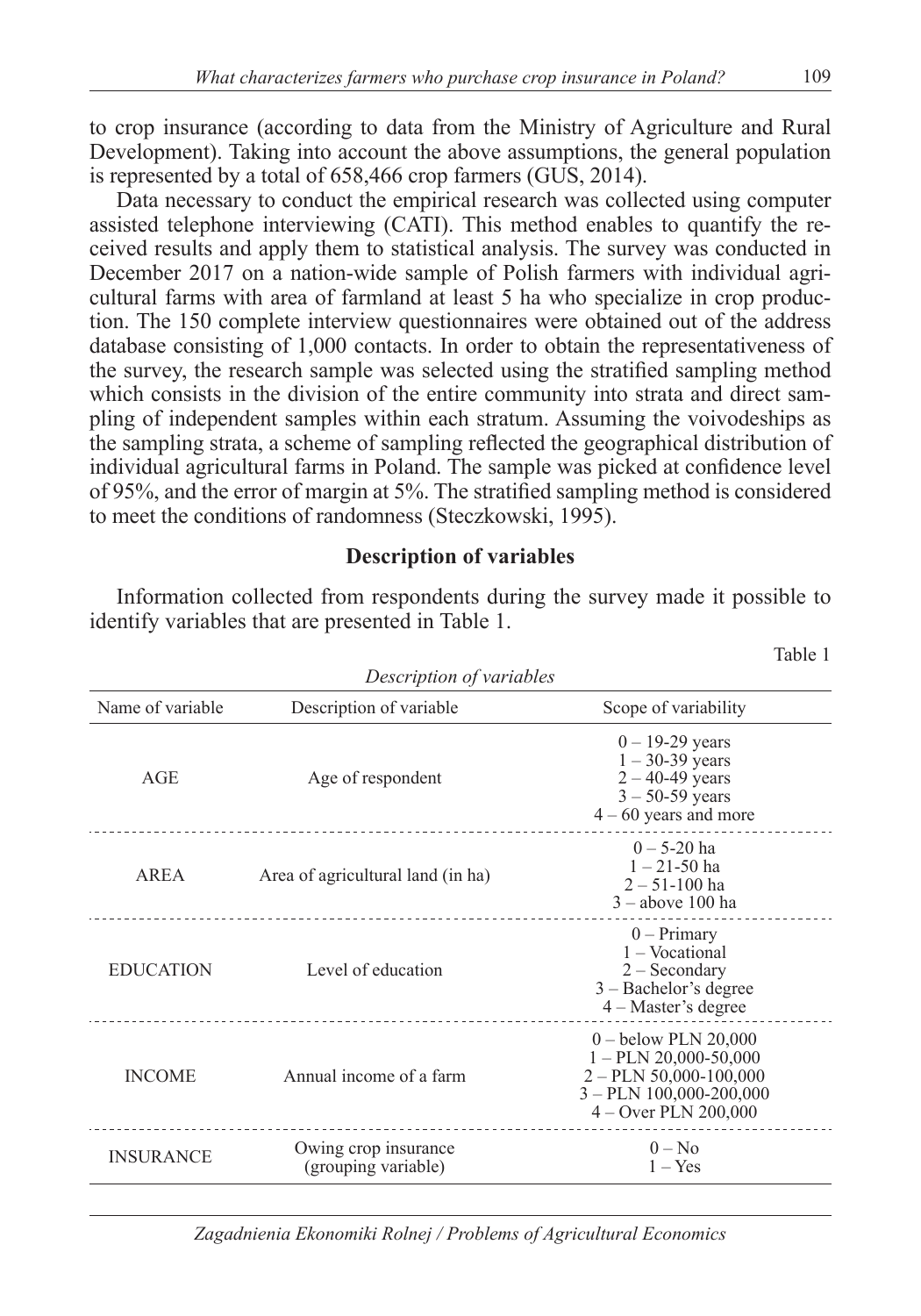cont. Table 1

| NR EVENTS   | Number of loss events suffered by<br>a respondent, caused by natural perils<br>in the last 15 years                                         | 0,1,2,3,4                                                                                                                                                                            |  |
|-------------|---------------------------------------------------------------------------------------------------------------------------------------------|--------------------------------------------------------------------------------------------------------------------------------------------------------------------------------------|--|
| <b>RISK</b> | Individual assessment of a risk<br>of damage to own crops caused<br>by natural perils                                                       | $0$ – Natural disasters do not threaten me<br>$1 -$ Very low risk<br>$2 - Small risk$<br>$3 - Risk$ is likely<br>$4 - Risk$ is highly likely<br>5 – Something bad will surely happen |  |
| RISK COMP   | Relative assessment of a risk of<br>damage to own crops caused by<br>natural perils, in comparison to other<br>agricultural farms in Poland | $0 -$ Less threatened than others<br>$1 -$ Equally threatened as others<br>$2 -$ More threatened than others                                                                         |  |
| WTP         | Willingness to pay for crop insurance,<br>expressed as % of anticipated annual<br>income from crop production                               | $1,2,3,4,5$ (%)                                                                                                                                                                      |  |

Source: own study.

Due to some outliers in primary data, the variables AGE and AREA were coded into ordinal variables.

#### **Methodology of research**

Non-parametric tests were used to identify factors that differentiate the population of insured farmers from uninsured ones. Non-parametric tests for two independent groups, that are used to verify hypotheses on the evenness of averages (medians), have the following formal notation:

$$
\begin{cases}\nH_0: F_1(x) = F_2(x) \\
H_1: F_1(x) \neq F_2(x)\n\end{cases} (1)
$$

where  $F_1$  and  $F_2$  are cumulative distribution functions of variable X.

The set of data should contain an independent variable (grouping variable) with at least two distinct values (binary variable) which unambiguously identify the affiliation of cases to groups in the set of data. As a result of using non-parametric tests, it is no longer necessary to fulfil the assumptions of the equal quantity of each group, the normality of distribution and the homogeneity of variance. Nonparametric equivalents of the Student's t-test for two independent samples are the Mann–Whitney U test and Kolmogorov–Smirnov test (Stanisz, 2006).

The Mann–Whitney U test is used to verify the null hypothesis that two randomly selected samples come from a population with the same median. The test requires the variables to be measured at least on the ordinal scale because its methodology is based on ranks. The verification of hypotheses, for the size of each group of more than 20, is based on Z statistics presented by the formula (Stanisz, 2006):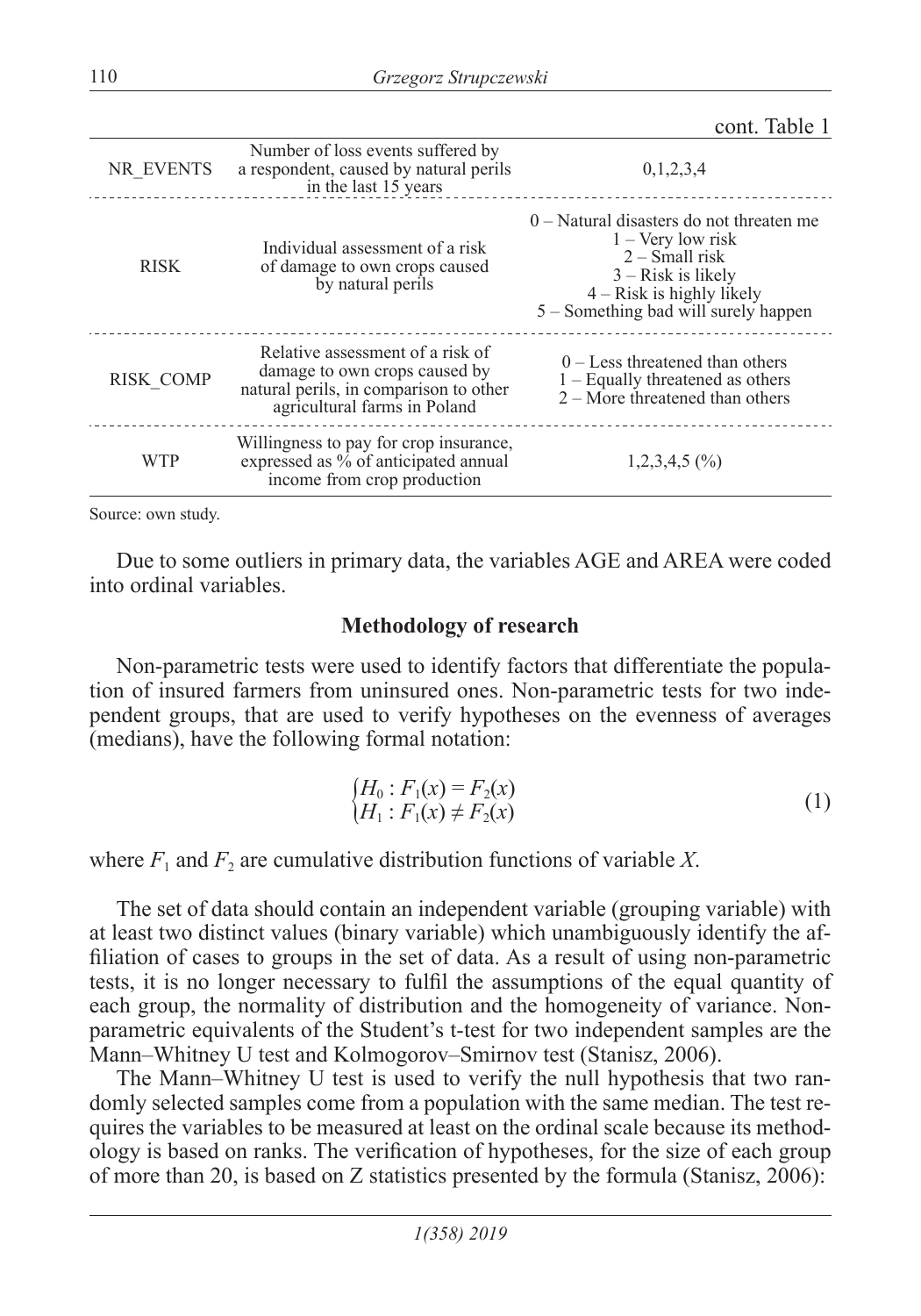$$
Z = \frac{R_1 - R_2 - (n_1 - n_2)(n_1 + 1)/2}{\sqrt{n_1 n_2 (n_1 + 1)/3}}
$$
(2)

where *n* is the total number of observations ( $n = n_1 + n_2$ ),  $R_1$  is the sum of ranks granted to values of the first sample,  $R_2$  is the sum of ranks granted to values of the second sample. In approximation, *Z* statistics have a normal distribution. The test's results take into account the existence of *w* given bound ranks.

The Kolmogorov–Smirnov test is a weaker equivalent of the test above. It compares not only the location parameters (median, ranks) but also the shape of the distribution of variables (dispersion, skewness). It may be treated as an extension of the Mann–Whitney U test. It is based on the maximum absolute difference between observed cumulative distribution functions of both samples.

#### **Discussion of results**

The surveyed respondents included farmers in the working age (from 19 to 60+ years old), making the key financial decisions in a household. The sample's age structure may be deemed balanced, without a clear advantage of any age group (Fig. 1).

As far as the level of education is concerned, approximately half of the farmers surveyed has completed secondary level of education, while the second most numerous group are farmers with vocational education. It is worth to mention that holders of a master degree constitute a higher percentage among insured farmers than uninsured ones.



*Fig. 1.* Structure of age and level of education of the respondents. Source: own study.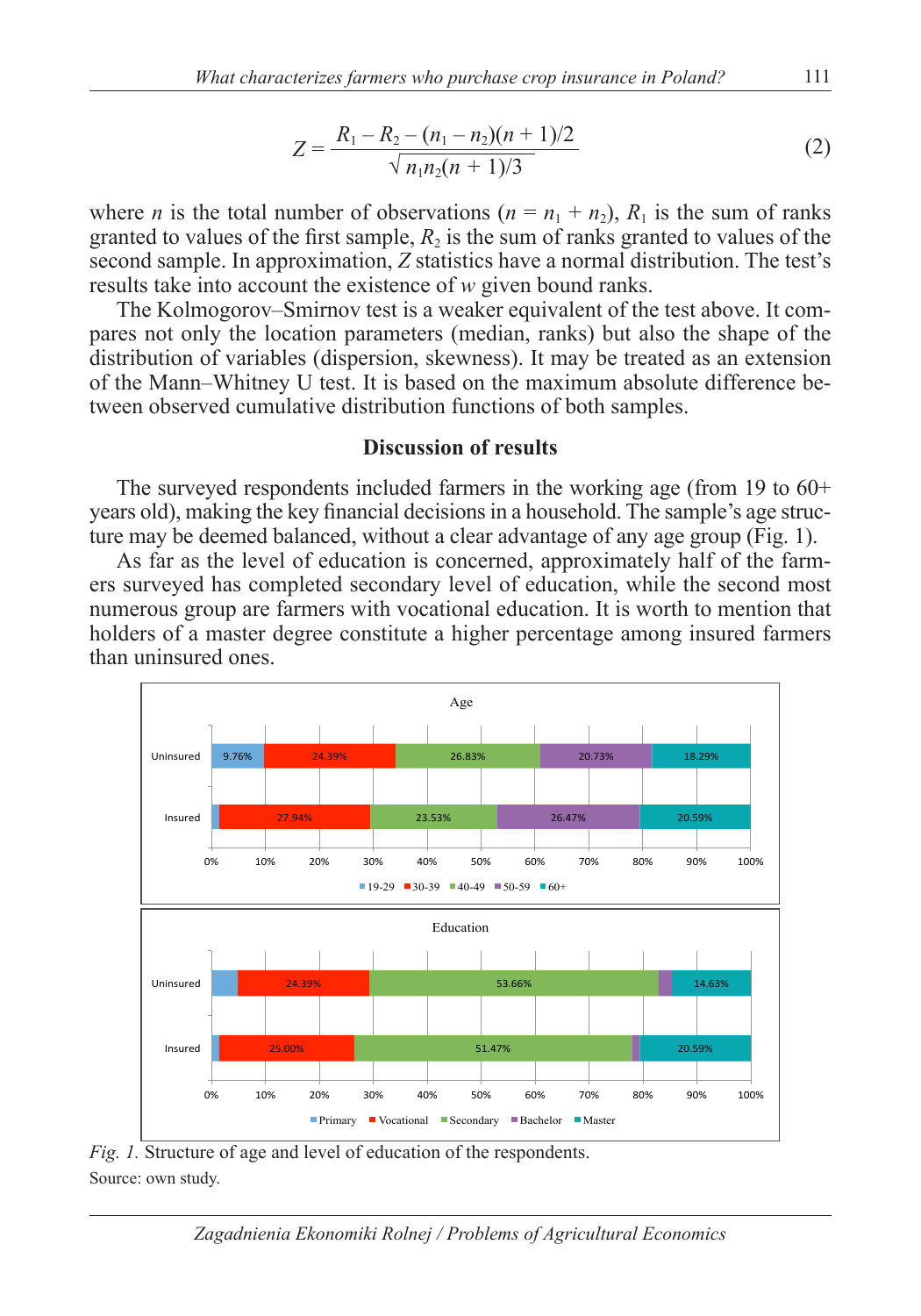Another factor subject to analysis was the volume of crop production. It was measured with two variables: the area of farmland used for crop production and annual income (in PLN). Data presented in Figure 2 leads to conclusion that farms with smaller farmland area do not buy crop insurance. It may be related to the scale of their risk exposure. Nearly half of uninsured farmers (approx. 43%) owned farmland smaller than 20 ha, and almost 75% of them managed farms that do not exceed 50 ha. On the other hand, approx. 40% of insured agricultural producers had large-area farms that exceed 100 ha. The majority of insured farmers (53%) conducted their crop production on an area of more than 50 ha.

Similar conclusions can be drawn when looking at the structure of annual income from crop production. The highest value of income (more than PLN 200,000 annually) was earned by approx. 40% of farmers that bought crop insurance policy and only by 12% of farmers without such coverage. Looking at farmers with the lowest annual income (below PLN 20,000) it may be noted that this group includes every third of uninsured farmers and every sixth of insured farmer. It might mean that the higher volume of crop production a farmer reaches, the higher is the probability of crop insurance purchase by the farmer.



*Fig. 2.* Economic potential of respondents. Source: own study.

It is now worth to compare the individual risk perception of insured and uninsured farmers (Fig. 3). Respondents were asked to make a subjective assessment of the risk of suffering losses in own crop production due to natural perils. They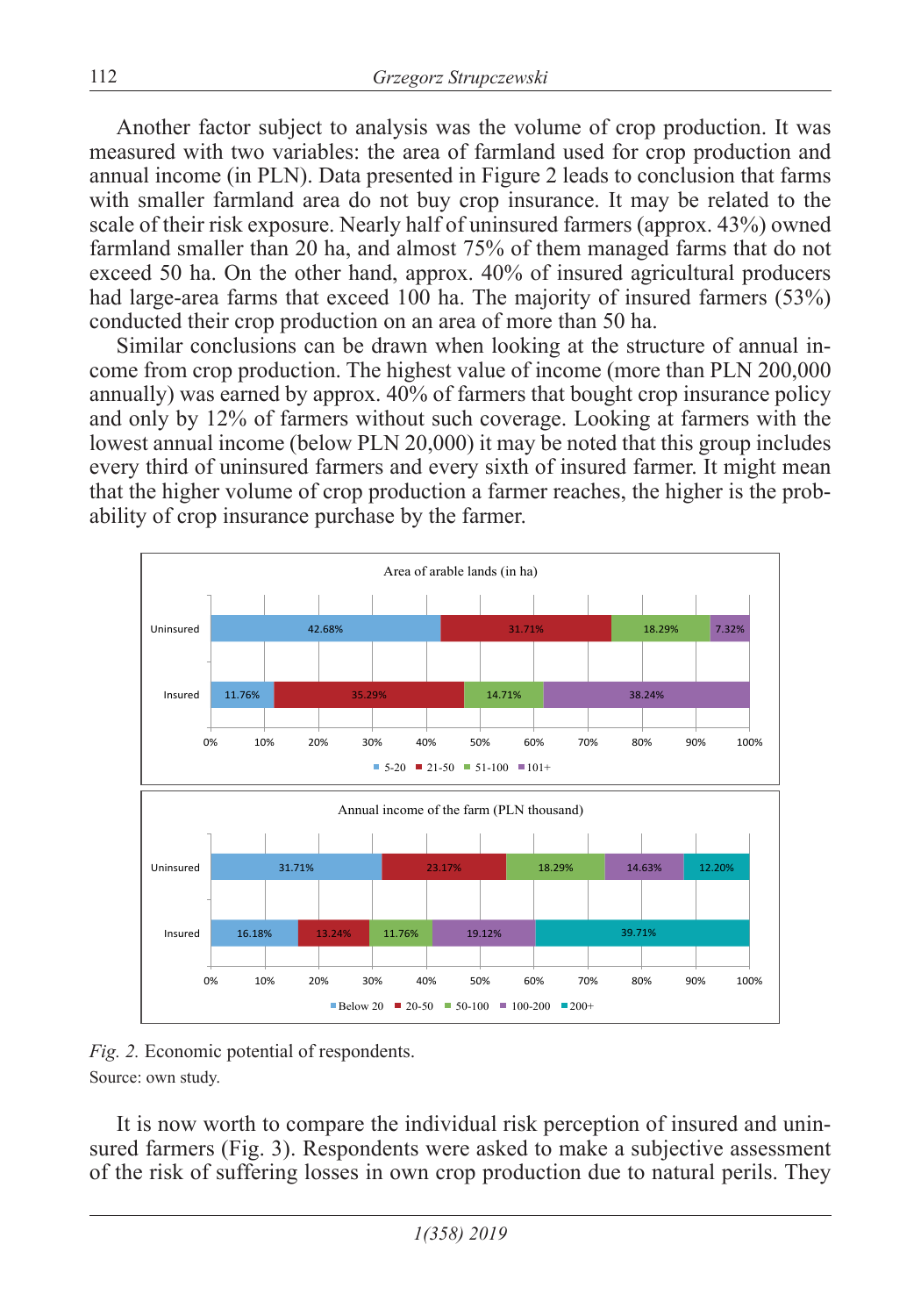could choose one of six options on the scale describing qualitatively the degree of risk probability. The majority of farmers chose the phrase "hazard is probable" which is the response in the middle of the scale. It proves the farmers awareness of existing natural hazards, but without an excessive concern over the future existence of the farm. The share of insured farmers representing increased risk perception is twice as high as those uninsured  $(7.35\%$  as compared to  $3.66\%)$  – they claim that damage will occur surely or with high probability. The share of farmers who do not perceive the risk or diminish importance of it is at a similar level of approx. 4.5% in both groups.

Relative risk assessment should be understood as a subjective, individual assessment of the probability of suffering damage to own crops due to natural perils in comparison with other agricultural farms in Poland. The conducted research leads to a surprising conclusion that insured farmers declare an almost identical relative risk assessment as uninsured ones. The majority of respondents (approx. 70% in both groups) do not perceive their risk exposure as greater or smaller than a certain "national average" in the individual understanding of this notion by each respondent. At the stage of building the survey questionnaire, it was suspected that farmers purchasing insurance may assess the level of risk to their crop as higher than elsewhere which would be a significant stimulus to purchase insurance cover. However, this intuition has not been confirmed.



*Fig. 3.* Subjective and relative perception of risk by respondents. Source: own study.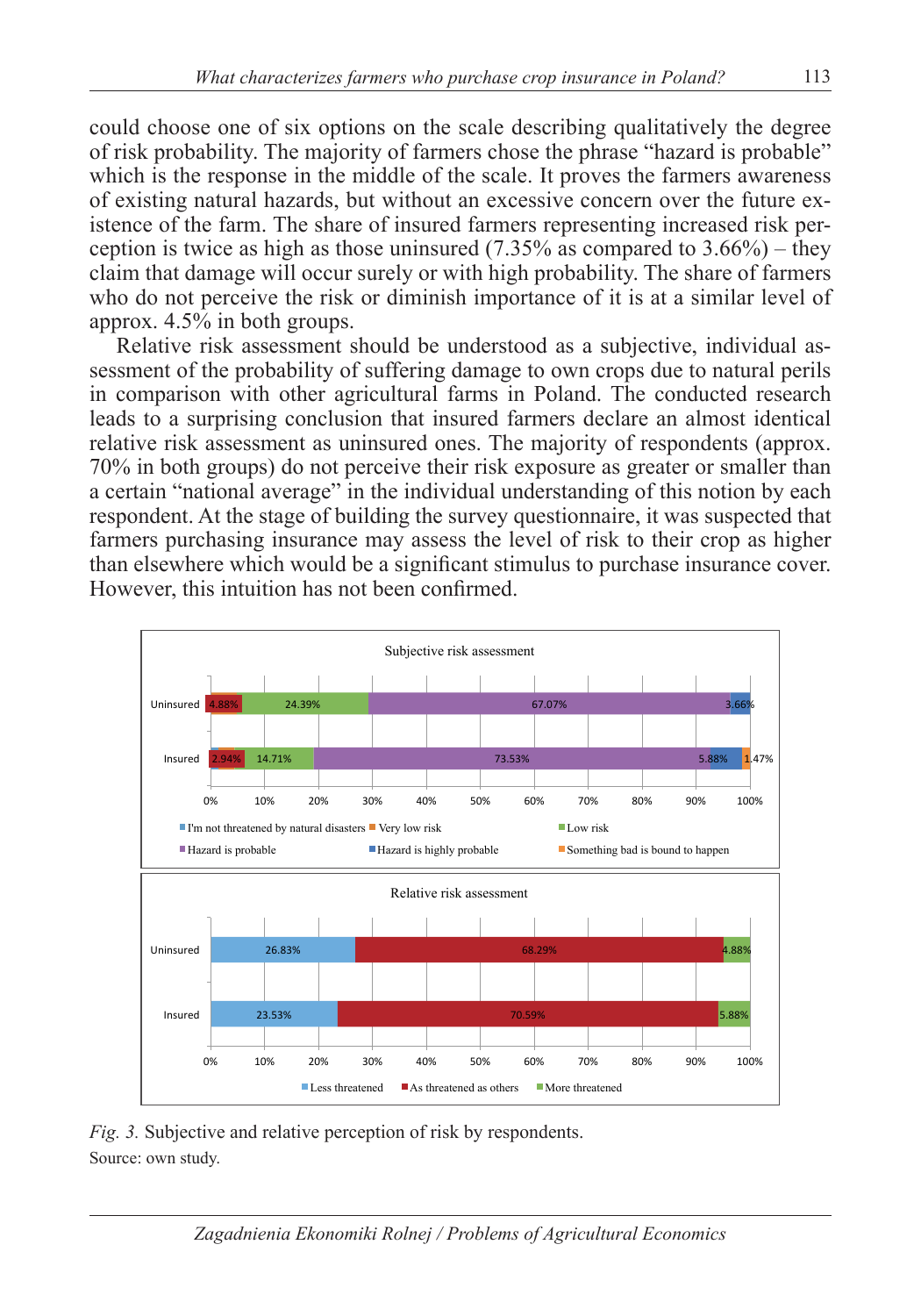When analysing the distribution of the number of loss events in crops over the last 15 years, interesting dependencies may be observed (Fig. 4). The majority of uninsured farmers (58.5%) are those who did not experience more than one loss event caused by natural perils. Every fourth uninsured farmer experienced losses twice over the examined period. The group of insured farmers is characterized by higher average loss ratio, because the weighted average number of loss events is 1.85 (as compared to 1.40 for the uninsured). Every seventh insured farmer had 3 losses in crops over the last 15 years and every eleventh  $-4$  losses. It may be thus said that the experience of damage to crops in the past increases the willingness to purchase insurance. It is quite an obvious conclusion, but it still needed empirical verification.

According to theory, willingness to pay (WTP) determines the maximum amount an entity is willing to pay for a good instead of resigning from it (Varian, 1992). The conditional valuation method is used to estimate the WTP of respondents. It consists in asking a series of specially selected questions to potential users of a given market or non-market good (Miller, Hofstetter, Krohmer and Zhang, 2011). These questions apply to amounts they would be willing to pay, so that the good is delivered to them (the so-called willingness to pay).

In order to avoid problems with the independent assessment of insurance cost made by people unfamiliar with insurance tariffs, respondents answered a series of dichotomous questions (yes/no response). When they accepted a given price level, the next question with a higher price was read. When this price was accepted as well, the next question with a higher price appeared. An analogous mechanism was planned if the starting price was not accepted. The subsequent questions included lower prices. The insurance price in the survey was defined as the percentage of the insurance sum, similarly to mandatory crop insurance. The levels of prices found in the subsequent questions corresponded to premium rates used on the market, taking into account limits defined in the act on crop and livestock insurance.

The willingness to pay the crop insurance premium of insured farmers is considerably higher than that of uninsured farmers. It turns out that two-thirds of farmers without a crop policy would not be able to pay the minimum premium for it, defined as 1% of the insurance sum, which is a value below market prices. Few farmers would be willing to pay more than 3% for an insurance policy. Farmers who insure their crops are more aware of the real cost of such protection and accept it to a greater extent. Nearly 40% of respondents accept the premium at the level of 3%, 22% would be ready to cover the cost of protection at the rate of 4%. The percentage of farmers looking only for the cheapest insurance (premium rate at1% of the insurance sum) is lower by half than in the group of uninsured farmers.

In the next step of the study, the research hypotheses were empirically verified by statistical tests whether the population of insured farmers is significantly different from the population of uninsured farmers. Various criteria characterizing farmers, such as demographic, social, economic criteria, individual perception of risk, number of losses in crops suffered by a farmer in the past, and willingness to pay for crop insurance, have been taken into consideration.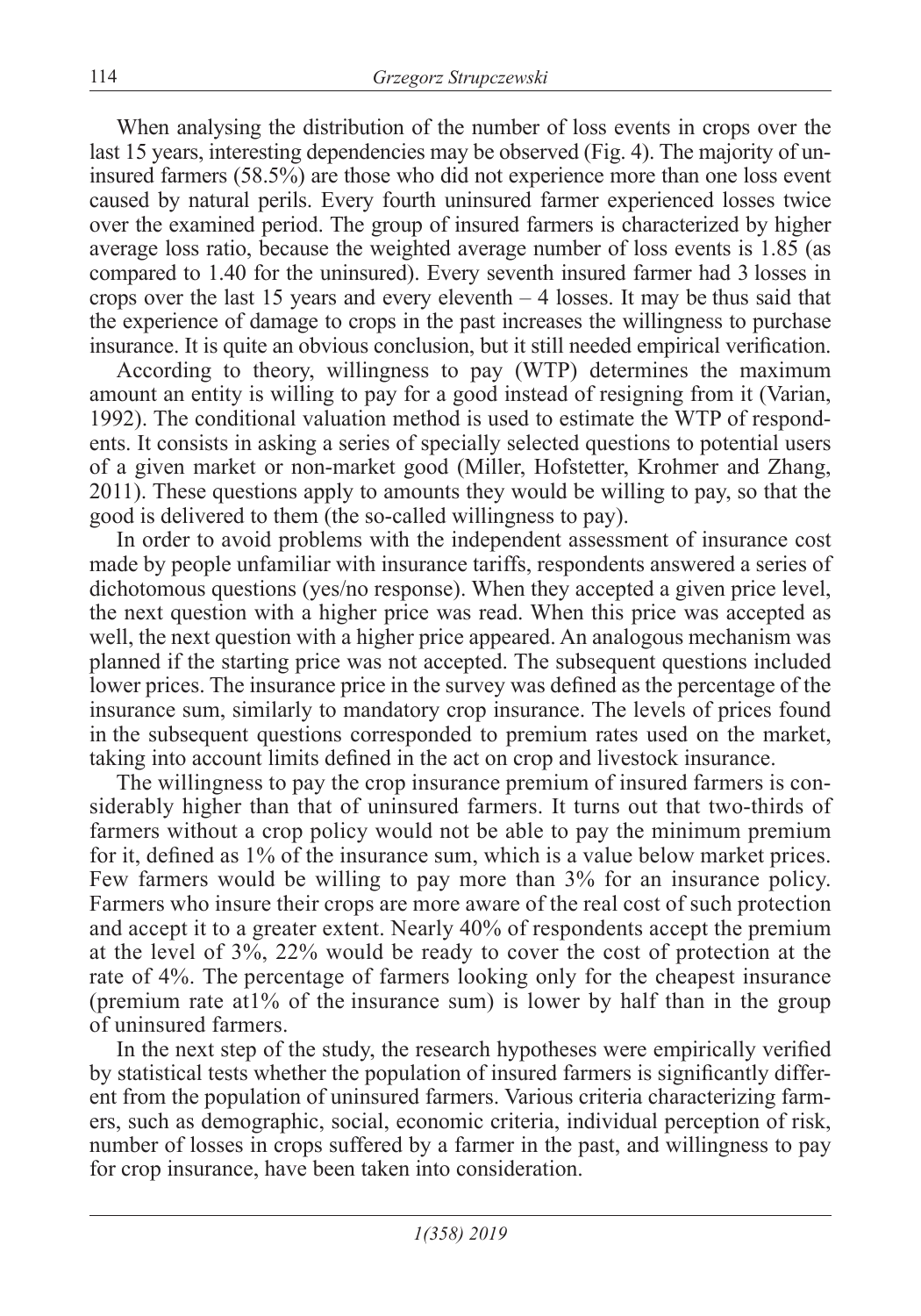The Shapiro–Wilk W test of normality of the distribution of variables proved the fact that no variable listed in Table 2 is normally distributed (*p-value* <0.05). Based on that, non-parametric tests could be applied.



*Fig. 4.* Number of losses in crops suffered in the last 15 years and willingness to pay for crop insurance. Source: own study.

Table 2

| Results of the shaptro-making these of the normality of also toution |                              |                 |                     |            |  |  |  |
|----------------------------------------------------------------------|------------------------------|-----------------|---------------------|------------|--|--|--|
|                                                                      | Grouping variable: INSURANCE |                 |                     |            |  |  |  |
| Name<br>of variable                                                  | Level "0" (Uninsured)        |                 | Level "1" (Insured) |            |  |  |  |
|                                                                      | Stat. W                      | <i>p</i> -value | Stat. W             | $p$ -value |  |  |  |
| AGE                                                                  | 0.90776                      | 0.00002         | 0.87891             | 0.00001    |  |  |  |
| <i>AREA</i>                                                          | 0.81499                      | 0.00000         | 0.81984             | 0.00000    |  |  |  |
| <b>EDUCATION</b>                                                     | 0.82217                      | 0.00000         | 0.79663             | 0.00000    |  |  |  |
| <b>INCOME</b>                                                        | 0.86410                      | 0.00000         | 0.81690             | 0.00000    |  |  |  |
| NR EVENTS                                                            | 0.89110                      | 0.00000         | 0.90545             | 0.00008    |  |  |  |
| <b>RISK</b>                                                          | 0.72267                      | 0.00000         | 0.69403             | 0.00000    |  |  |  |
| RISK COMP                                                            | 0.69100                      | 0.00000         | 0.68759             | 0.00000    |  |  |  |
| <b>WTP</b>                                                           | 0.68897                      | 0.00000         | 0.84462             | 0.00000    |  |  |  |

*Results of the Shapiro–Wilk W test of the normality of distribution*

Source: own study.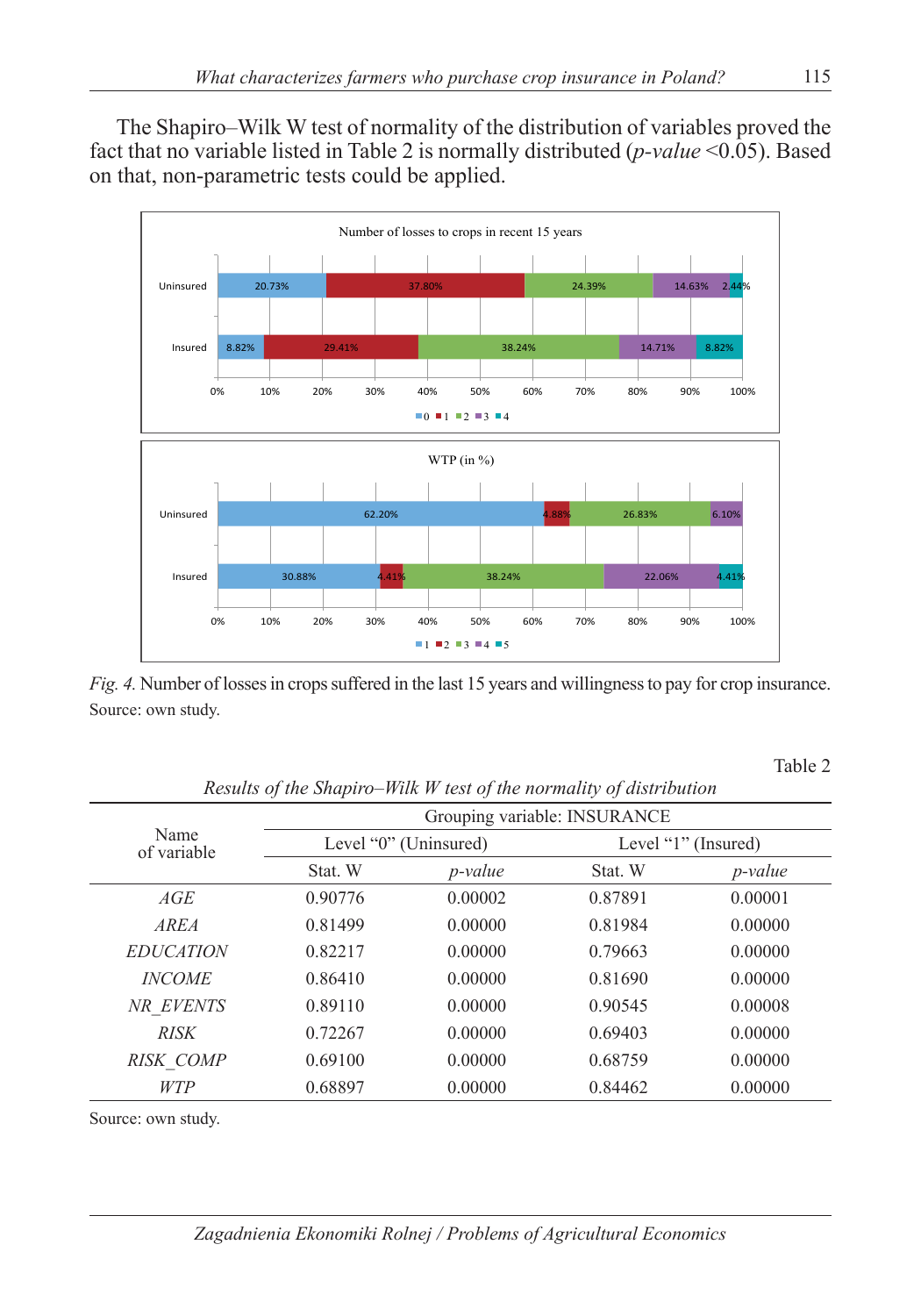Regardless of the purchase of crop insurance, the distribution of the education level of respondents is similar (see Table 3). A similar conclusion relates to the variable describing age. In addition, the willingness to purchase crop insurance is not a feature which would differentiate the distribution of risk perception between the group of insured and uninsured farmers. This applies both to subjective perception (the RISK variable) and relative perception (RISK\_COMP). In other words, population of insured farmers does not differ from population of uninsured farmers if age, level of education, individual risk assessment or relative risk assessment are compared.

Table 3

|                     |          | Mann-Whitney U test |                                   | Kolmogorov–Smirnov test           |                 |
|---------------------|----------|---------------------|-----------------------------------|-----------------------------------|-----------------|
| Name<br>of variable | Stat. Z  | <i>p</i> -value     | Maximum<br>negative<br>difference | Maximum<br>positive<br>difference | <i>p</i> -value |
| AGE                 | 1.077070 | 0.281450            | 0.000000                          | 0.082855                          | p > .10         |
| <b>AREA</b>         | 4.876868 | 0.000001            | 0.000000                          | 0.309182                          | p < .005        |
| <b>EDUCATION</b>    | 0.804189 | 0.421289            | 0.000000                          | 0.059541                          | p > .10         |
| <b>INCOME</b>       | 3.982287 | 0.000068            | 0.000000                          | 0.319943                          | p < .001        |
| NR EVENTS           | 2.537710 | 0.011159            | 0.000000                          | 0.203013                          | p < .10         |
| <b>RISK</b>         | 1.567691 | 0.116954            | $-0.014706$                       | 0.101506                          | p > .10         |
| <b>RISK COMP</b>    | 0.503250 | 0.614789            | 0.000000                          | 0.032999                          | p > .10         |
| <b>WTP</b>          | 4.331838 | 0.000015            | 0.000000                          | 0.317791                          | p < .005        |

*Test results of statistical comparison of two independent groups (insured versus uninsured farmers)*

Source: own study.

Test results shown in Table 3 demonstrate that there are four factors that are significantly different when populations of insured and uninsured farmers are compared. These factors are:

- − size of farm measured by the area of agricultural land (*AREA*),
- − volume of crop production measured by the value of annual income of a farmer (*INCOME*),
- − number of losses in crops caused by natural perils in the last 15 years (*NR\_EVENTS*),
- − willingness to pay the crop insurance premium expressed as a percentage of sum insured (*WTP*).

To summarize, it has been proved that the research hypothesis is correct. There is at least one factor (in fact, there are four factors), which made the population of insured farmers with crop insurance significantly different (in statistical terms) from the population of uninsured farmers.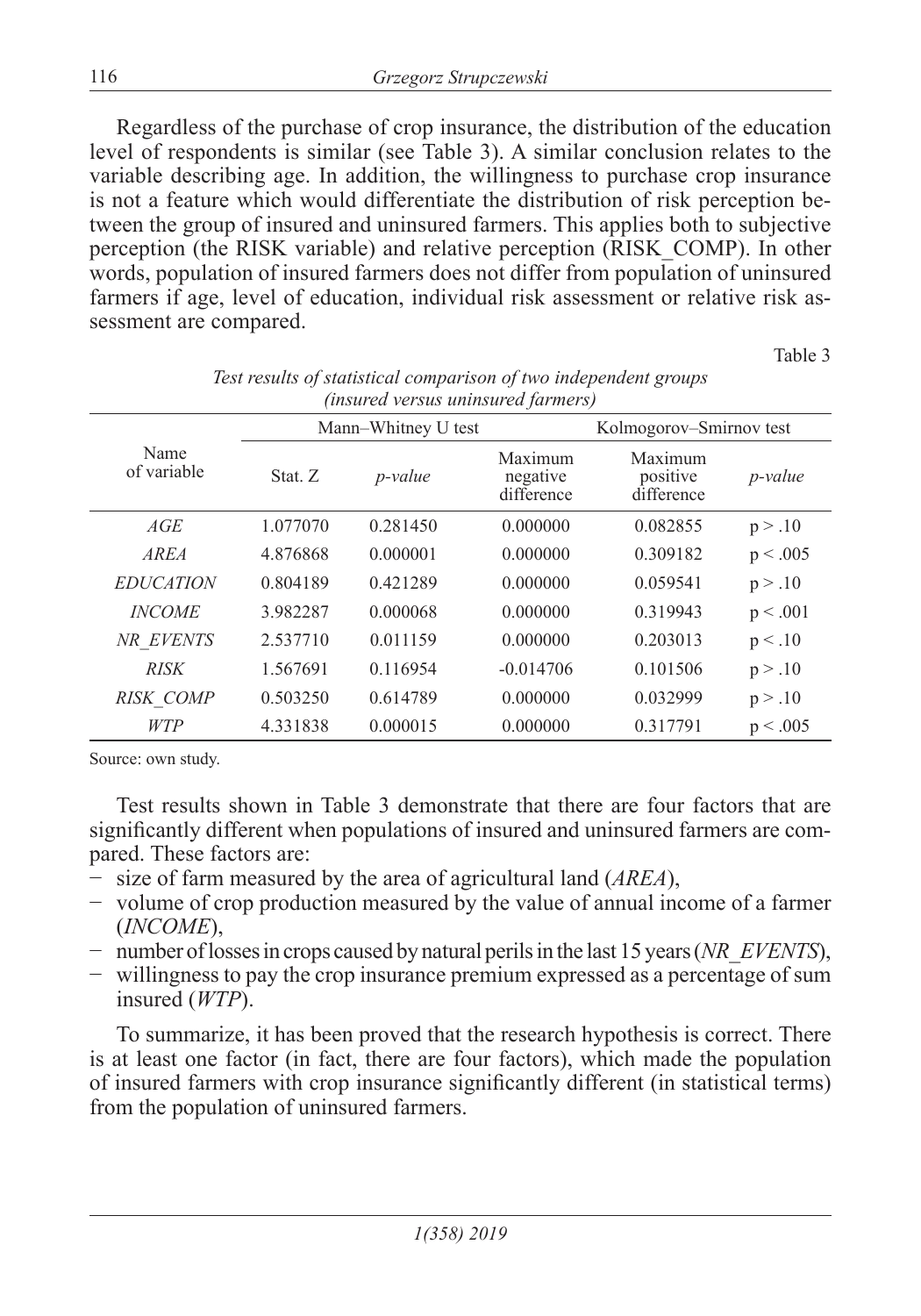### **Conclusions**

The conducted empirical research showed the complexity of the issue of crop insurance purchase decision-making. The most prominent factors determining the crop insurance purchase were identified. The higher propensity to manage natural perils using risk transfer mechanism can be found among farmers with greater crop production potential, both in terms of the area of farmland as well as earned annual income from crop production. Farmers who experienced more losses in crops due to natural perils as well as those who are willing to pay a higher price for the crop insurance policy usually decided to purchase insurance. On the other hand, despite frequently formulated assumptions, factors such as age, education or perception of risk did not determine the final decision on buying crop insurance.

The topic of crop insurance purchase requires further, in-depth research, preferably on a large and representative research sample. The results showed here may be used by policymakers to shape the policy of support for crop insurance market, especially by improving the system of subsidies from the state budget to crop insurance premiums. Such a system already exists in Poland but still requires some adjustments in order to meet expectations of both farmers and insurance industry. The main problem is to find an optimal mix of premium rates and subsidies that would be acceptable for both sides. This study, particularly in the field of WTP, addresses this problem. Moreover, studying key determinants of demand for crop insurance might prove valuable to insurance companies which could address their insurance offer to farmers more effectively.

### **Acknowledgements**

This paper was supported by a grant for maintaining research potential awarded for the Faculty of Finance and Law of the Cracow University of Economics.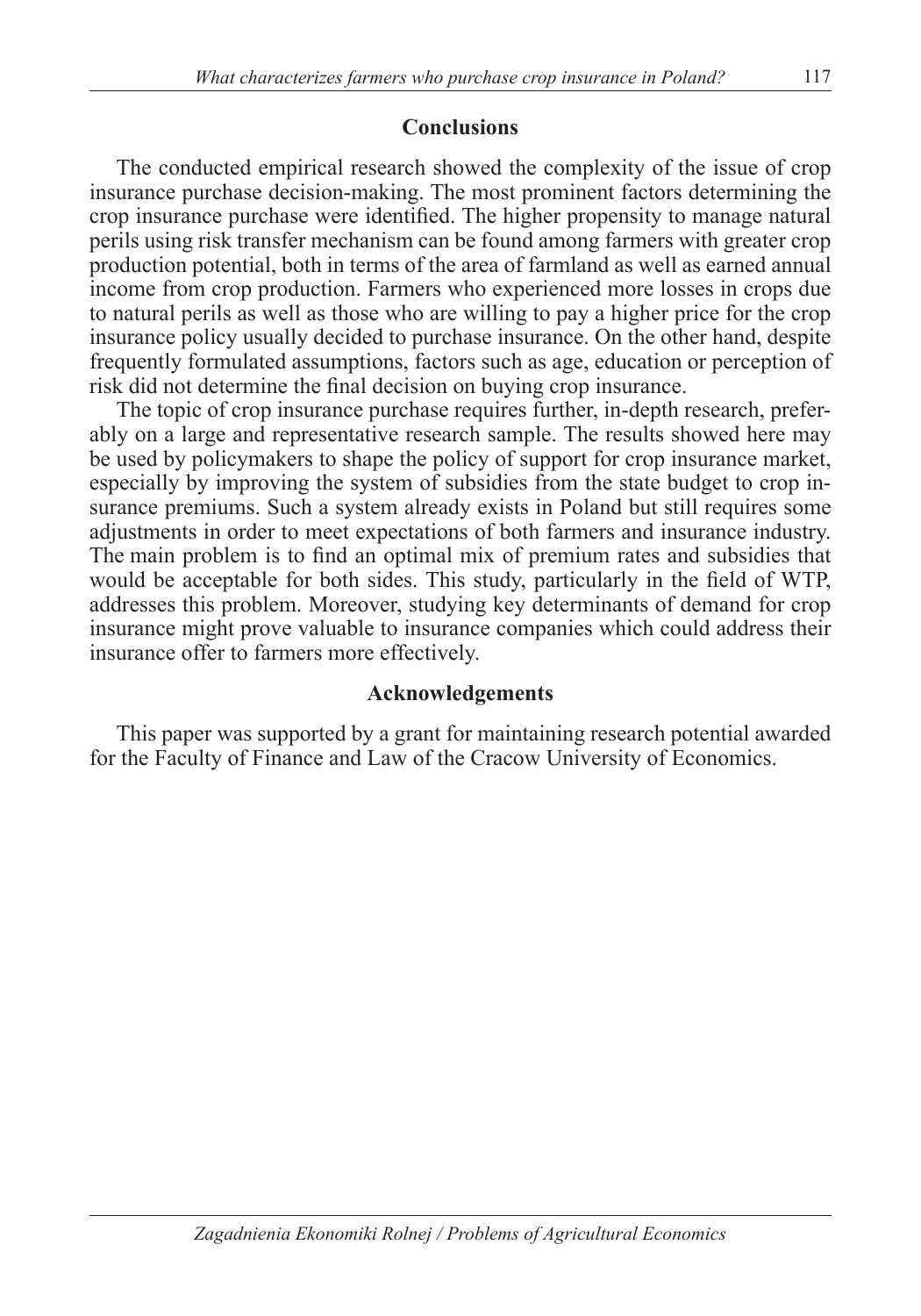#### **References**

- Baranoff, E.G. (2000). Determinants in risk-financing choices: the case of workers compensation for public school districts. *Journal of Risk and Insurance, 67*(2), pp. 265-280.
- Cai, H., Chen, Y., Fang, H., Zhou, L.A. (2009). *Microinsurance, trust and economic development: Evidence from a randomized natural field experiment* (No. w15396). National Bureau of Economic Research.
- Fraser, R.W. (1992). An analysis of willingness-to-pay for crop insurance. *Australian Journal of Agricultural Economics, 36*(1), pp. 83-95.
- Garrido, A., Zilberman, D. (2008). Revisiting the demand for agricultural insurance: the case of Spain. *Agricultural Finance Review, 68*(1), pp. 43-66.
- GUS (2014). *Rocznik statystyczny rolnictwa 2013* (*Statistical yearbook of agriculture 2013*). Warsaw: GUS (Statistics Poland).
- GUS (2015). *Rocznik statystyczny rolnictwa 2014* (*Statistical yearbook of agriculture 2014*). Warsaw: GUS (Statistics Poland).
- Hazell, P., Anderson, J., Balzer, N., Hastrup Clemmensen, A., Hess, U., Rispoli, F. (2010). *The potential for scale and sustainability in weather index insurance for agriculture and rural livelihoods*. World Food Programme (WFP).
- Kunreuther, H. (1984). Causes of underinsurance against natural disasters. *The Geneva Papers on Risk and Insurance – Issues and Practice, 9*(2), pp. 206-220. doi.org/10.1057/gpp.1984.12.
- Kunreuther, H. (1996). Mitigating disaster losses through insurance. *Journal of Risk and Uncertainty, 12*(2-3), pp. 171-187. doi.org/10.1007/BF00055792.
- Kunreuther, H., Meyer, R., Michel-Kerjan, E. (2013). Overcoming Decision Biases to Reduce Losses From Natural Catastrophes. In: E. Shafir (ed.), *Behavioral Foundations of Policy* (pp. 398-413 ). Princeton: Princeton University Press.
- Liu, X., Tang, Y., Ge, J., Miranda, M.J. (2019). Does experience with natural disasters affect willingness-to-pay for weather index insurance? Evidence from China. I*nternational Journal of Disaster Risk Reduction*, 33, pp. 33-43. doi.org/10.1016/j.ijdrr.2018.09.006.
- Miller, K.M., Hofstetter, R., Krohmer, H., Zhang, Z.J. (2011). How Should Consumers' Willingness to Pay Be Measured? An Empirical Comparison of State-of-The-Art Approaches. *Journal of Marketing Research, 48*(1), pp. 172-184. DOI: 10.2307/25764572.
- Rejda, G.E. (2008). *Principles of risk management and insurance*. 10<sup>th</sup> ed. Boston: Pearson Education Publ.
- Sherrick, B.J., Barry, P.J., Ellinger, P.N., Schnitkey, G.D. (2004). Factors influencing farmers' crop insurance decisions. *American Journal of Agricultural Economics, 86*(1), pp. 103-114.
- Stanisz, A. (2006). *Przystępny kurs statystyki. Tom I Statystyki podstawowe* (*An affordable statistics course. Vol. I – Basic statistics*). Cracow: StatSoft.
- Steczkowski, J. (1995). *Metoda reprezentacyjna w badaniach zjawisk ekonomiczno-społecznych* (*Representative method in the study of economic and social phenomena*). Warsaw *–* Cracow: PWN.
- Varian, H.R. (1992). *Microeconomic Analysis*. Vol. 3. New York: W.W. Norton.

Vaughan, E.J. (1997). *Risk Management*. New York: Willey & Sons Publ.